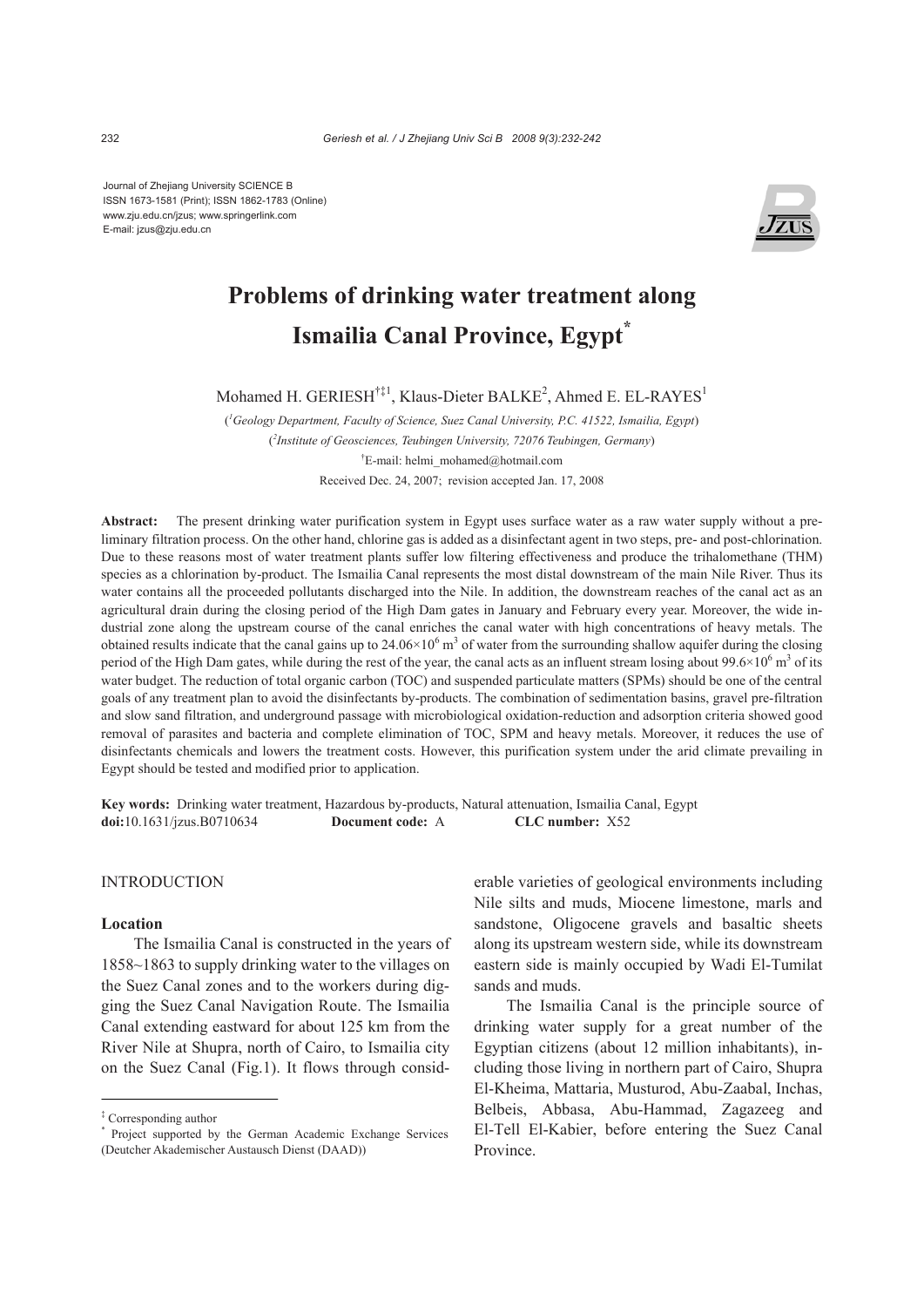

**Fig.1 Location map of Ismailia Canal and water treatment plants** 

1: Mediterranean Sea; 2: Sinai; 3: Suez Canal; 4: Ismailia Canal; 5: Gulf of Suez; 6: Nile River

#### **Problem definition**

The Ismailia Canal is endangered from unwise, direct and indirect activities in the surrounding environments (Figs.2~4). Microbial contaminants, such as viruses and bacteria, and inorganic and organic contaminants were found in its running water (Geriesh *et al*., 1999). They have added constraints on the traditional drinking water treatment techniques and have led to the formation of trihalomethanes (chloroform and other chlorine by-products). These compounds have carcinogenic effect (IARC, 1991).



**Fig.2 Collapses of the canal bank due to the seepage effluent**



**Fig.3 Close distribution of farmer's houses to the canal banks**



**Fig.4 Industrial zone located directly on the canal bank**

The upstream portion of the Ismailia Canal (from Cairo to Abu-Zabal, western side) includes the largest industrial zones in the region (Shupra El-Kheima, Musturod and Abu-Zaabal industrial zones). The canal acts as an effluent stream along these sites. Chemical leakages and fallen dusts from these industries pollute the canal water.

The downstream reaches of this canal face high pollution risks, as it acts as effluent stream during the winter season. Following this season, algae are highly flourished and cause serious problems in water treatment plants, especially during the pre-chlorination process (Geriesh *et al*., 2004).

## **Objectives**

The main objective of this study is to assess the drinking water quality produced from the Ismailia Canal surface water to ensure a safe source of drinking water supply. Also, it aims to find a suitable natural attenuation process to purify these water supplies from specific pollutants. Therefore, our ultimate goal aims to eliminate the pre-chlorination process in water treatment plants.

#### **Water treatment system**

A representative number of eight water treatment plants (WTPs) were examined in the present study. These plants are Mattaria (M1), Abu-Zaabal (M2), Belbeis (M3), Abbasa (M4), El-Tell El-Kabier (M5), El-Qassasein (M6), Abu-Sower (M7) and Ismailia (M8), which distribute along the canal from upstream to downstream, respectively (Fig.1). Four of these plants, M2, M3, M6 and M7, are of compact unit type plant. They produce about  $1.5 \times 10^6$  m<sup>3</sup>/d of drinking and domestic water. The treatment techniques in all of these plants are similar and comprise the coagulation and sedimentation basins that are composed of sand and gravel filters of one or two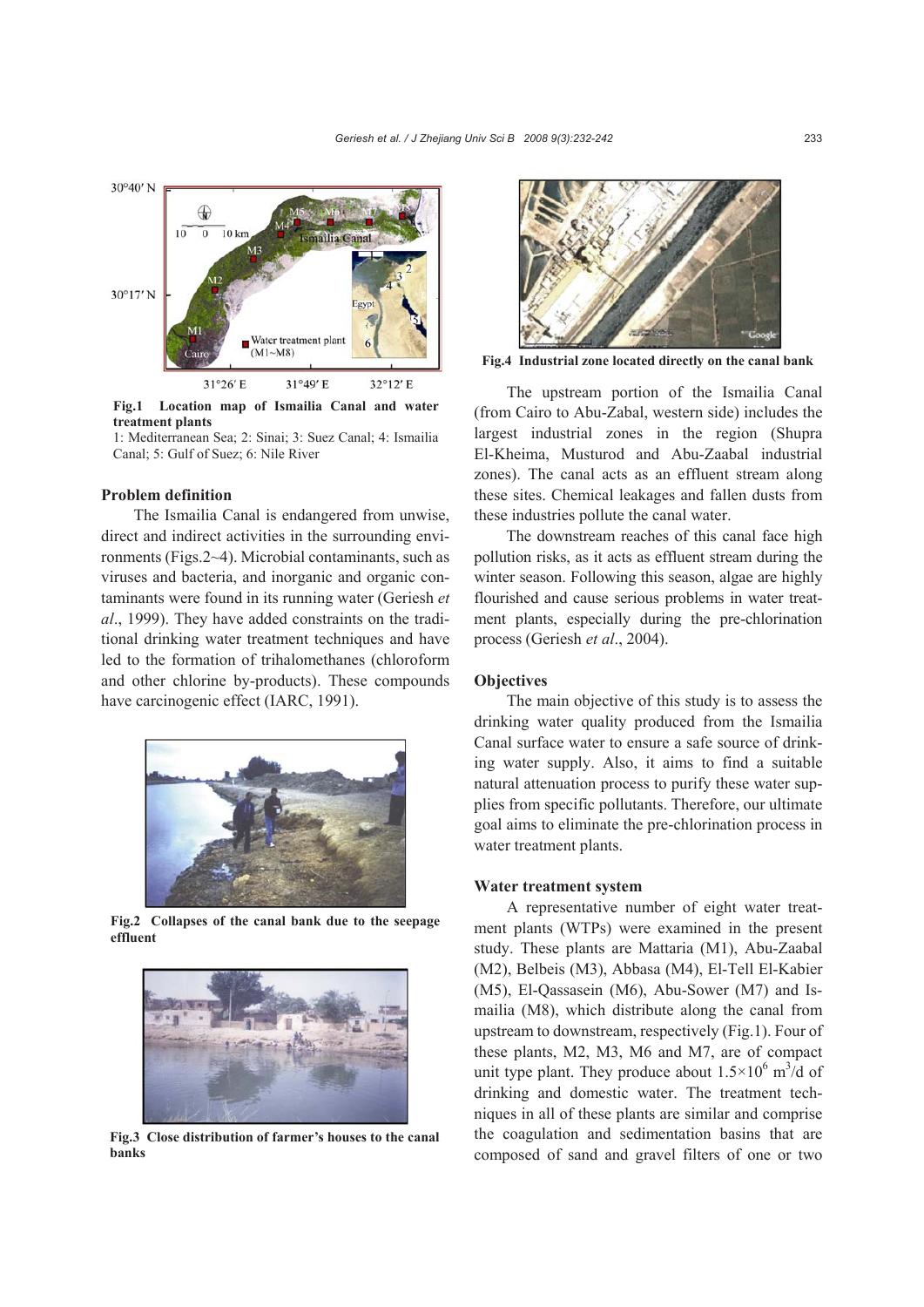layers, each about 40~60 cm thick (compact units use filter tanks of 1.5 m diameter), and one to two reservoirs for the post chlorination process. The alum dosing of about 30~35 mg/L is added in the coagulation basins. Chlorine gas is added in two steps, the pre-chlorination (before filtration) process and the post chlorination (post filtration) process. The retention time in most of these units varies between 20 and 60 min. The chlorine gas dose amounts are  $3\neg 5$  mg/L for the pre-chlorination and  $2~3$  mg/L for the disinfection of the filtered water.

## **Hydrogeological boundary conditions**

The Quaternary aquifers around the Ismailia Canal consist of two hydrogeologic units. The shallow aquifer, especially along the eastern downstream reaches, consists of fine sand and silts mixed with clays and evaporates with thickness varied between 10 and 30 m. The deeper aquifer is of especial importance for the water supply in the region, which consists of fluviatile deposits forming sequence of loose gravely sands alternating with clay and mud lenses. The thickness of this sequence amounts up to 200 m along the canal course. The salinity of the groundwater in the shallow aquifer varies between 340 mg/L and 7650 mg/L of Na-mix (no dominant anion) to Na-Cl type, respectively. The low salinity water is detected in areas close to the canal course revealing the effect of aquifer recharge by the canal water. The salinity of the deeper aquifer rarely exceeds 1500 mg/L and is mainly of Na-mix type. The Quaternary main unit unconformably overlies the Miocene and Oligocene rocks that are rich in evaporate contents. Along the western side, Oligocene gravely sands and basaltic sheets are cropping out on the surface along the canal course enabling external recharge source for the canal water, especially during the winter low stage season. The groundwater flow is directed toward the east and northeast and finally discharged into the Suez Canal and its lakes to the east or into the Lake Manzala to the northeastern side.

## MATERIALS AND METHODS

Thirty-eight water samples were collected from the discharged water of different treatment plants. Both raw water and treated water were sampled in

winter and summer seasons. Samples were collected in 250 ml-glass bottles and used for bacteriological, organic and physiochemical analyses in the laboratories of the Faculty of Science, Suez Canal University.

Additionally, 26 water samples were treated, conserved and transported to Tuebingen and Hohenheim Universities in Germany for heavy metals analyses and the halogenated by-products using high resolution inductively coupled plasma-mass spectrometer (HR-ICP-MS) and gas chromatograph, GLC (HP6800), respectively, after liquid-liquid phase extraction of hydrocarbons using hexane solvent.

The physicochemical parameters including pH, EC, and temperature were measured directly at the sampling sites.

The major chemical and bacteriological analyses were carried out following the APHA standard methods (APHA *et al*., 1995). Bacteriological analysis includes total coliform bacteria, whereas chemical and organic analyses include total dissolved solids (TDS), total organic carbon (TOC), suspended particulate matter (SPM),  $HCO_3^-$ ,  $SO_4^{2-}$ ,  $Cl^-, NO_3^-,$  $PO_4^{3-}$ , Na<sup>+</sup>, Ca<sup>2+</sup>, Mg<sup>2+</sup>, As, Cd<sup>2+</sup>, Pb, Cu, Co, Ni,  $Zn^{2+}$ , Hg, Cr, Fe, Mn and THMs species.

To give highlight on the relationship between the surface water and the groundwater in the study area, flow measurements were carried out along the main canal course using spiral current meter.

#### RESULTS AND DISCUSSION

#### **Surface water flux changes**

The seepage rate along the canal course was measured at four cross sections during the winter seasons (period of closing the High Dam gates) and summer seasons. These sections are: S1 at 20 km from Mattaria to Abu-Zaabal; S2 at 28 km from Abu-Zaabal to Belbeis; S3 at 37 km from Belbeis to Qassasein and S4 at 35 km from Qassasein to Ismailia. Depths of the canal water vary between 4.6 and 2.5 m from upstream to downstream, respectively. During the closing period of the High Dam gates (January to February), the depth of water in the canal remarkably decreases to be varied between 0.5 and 1.3 m from upstream to downstream, respectively. The obtained data are listed in Table 1, from which the following remarks could be obtained: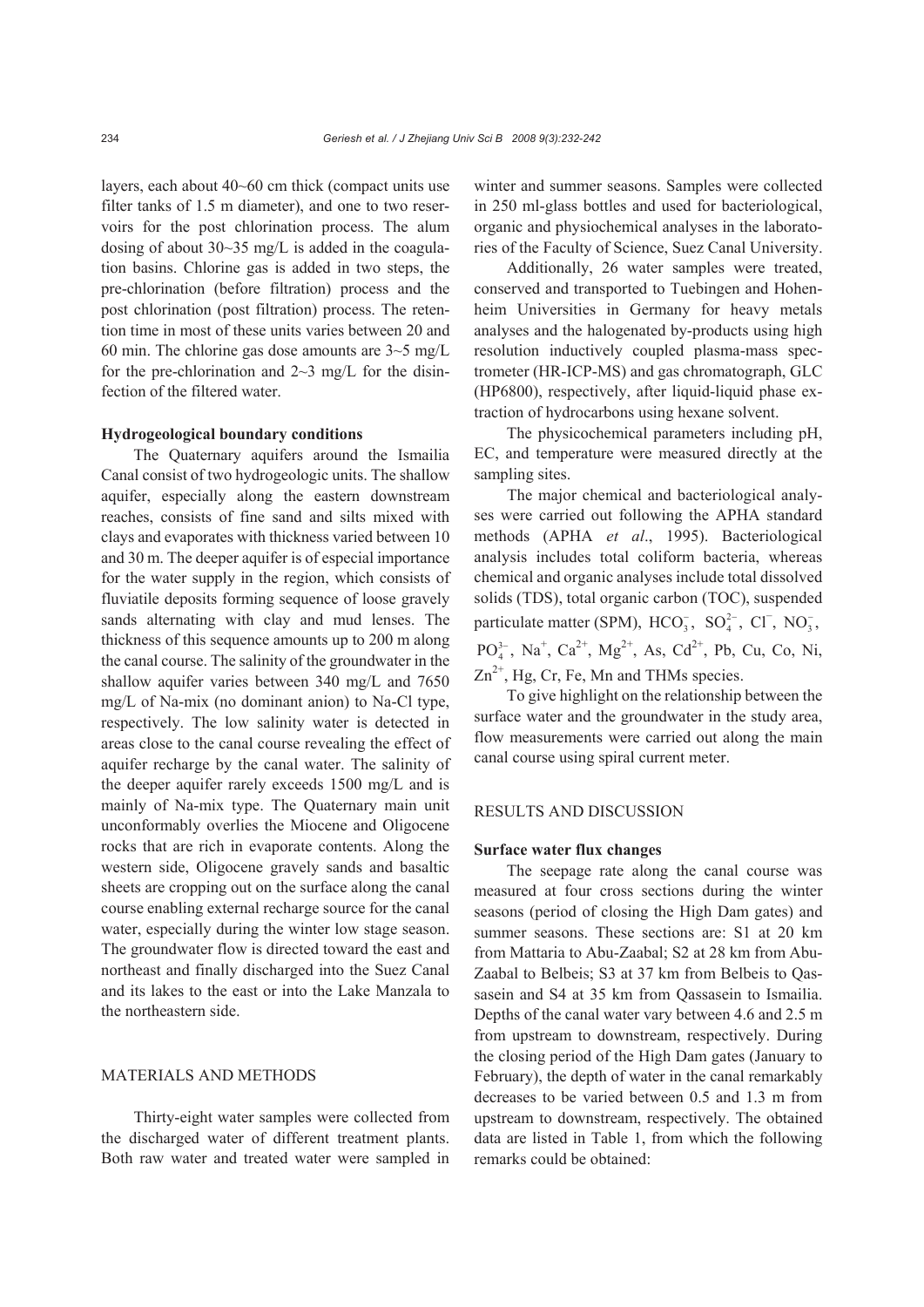| They were the thought the way are the context of the context of the context of |                |          |                          |                     |                               |              |           |  |  |  |  |
|--------------------------------------------------------------------------------|----------------|----------|--------------------------|---------------------|-------------------------------|--------------|-----------|--|--|--|--|
| Section                                                                        | Date of        |          | Discharge rate $(m^3/d)$ | Net side flow       | Seepage quantity              | Seepage rate | Stream    |  |  |  |  |
| No.                                                                            | measurements   | Upstream | Downstream               | (m <sup>3</sup> /d) | $(m^3/d)$                     | (m/d)        | condition |  |  |  |  |
| S1                                                                             | Winter, Feb. 7 | 6048000  | 3888000                  | 2087200             | $72800(1.20\%$ <sup>*</sup> ) | 0.060        | Influent  |  |  |  |  |
|                                                                                | Summer, July 7 | 9072000  | 5238400                  | 3724000             | 109600 (1.21%)                | 0.080        | Influent  |  |  |  |  |
| S <sub>2</sub>                                                                 | Winter, Feb. 7 | 3888000  | 3728800                  | 465000              | $-305800(7.80\%)$             | $-0.430$     | Effluent  |  |  |  |  |
|                                                                                | Summer, July 7 | 5238400  | 4588000                  | 642000              | 8400 (0.16%)                  | 0.009        | Influent  |  |  |  |  |
| S <sub>3</sub>                                                                 | Winter, Feb. 7 | 3728800  | 2243200                  | 1532000             | $-46400(1.20\%)$              | $-0.030$     | Effluent  |  |  |  |  |
|                                                                                | Summer, July 7 | 4.588000 | 2754000                  | 1799200             | 34 800 (0.76%)                | 0.020        | Influent  |  |  |  |  |
| S4                                                                             | Winter, Feb. 7 | 2243200  | 345600                   | 2019200             | $-121600(5.40\%)$             | $-0.120$     | Effluent  |  |  |  |  |
|                                                                                | Summer, July 7 | 2754000  | 352450                   | 2222400             | 179 150 (6.50%)               | 0.160        | Influent  |  |  |  |  |
| Average                                                                        | Winter, Feb. 7 | 6048000  | 345600                   | 6 1 0 3 4 0 0       | $-401000(6.63\%)$             | $-0.090$     | Effluent  |  |  |  |  |
|                                                                                | Summer, July 7 | 9072000  | 352450                   | 8387600             | 331950 (3.66%)                | 0.065        | Influent  |  |  |  |  |

**Table 1 Results of flow measurements along Ismailia Canal Course**

Negative values point to quantities of water losses from the canal to the adjacent aquifer (influent stream); Positive values point to quantities of water added to the canal from the adjacent aquifer (effluent stream). \* Seepage quantity percent=Seepage quantity/upstream discharge rate

1. All the measured sections are acted as effluent stream during the winter season except the upstream section, located between Mattaria to Abu-Zaabal, which acted as influent stream (Fig.5). The canal gained water from the surrounding groundwater with an average value of  $401000 \text{ m}^3/\text{d}$  (about 6.6% of the canal water flux), mainly along the canal course from Abu-Zaabal to Ismailia at the downstream part.



**Fig.5 Seepage conditions along Ismailia Canal course. (a) Winter, 2007; (b) Summer, 2007**

2. During summer season, the canal acted as influent stream along its whole course (Fig.5). The canal losses about  $331950 \text{ m}^3/\text{d}$  of its water flux during this season (3.7% of the canal flux). The maximum seepage rate (0.16 m/d) was recorded for the section between Qassasein and Ismailia, which is characterized by its sandy composition and low relief topography. The most influenced section by the effluent seepage was that from Abu-Zaabal to Belbeis at the upstream reaches (Fig.5), which is characterized by its sandy composition and high relief topography. A maximum seepage quantity of an order of 7.8% of the canal flux at this section is recorded.

3. Considering that the closing period continued only during January and February of the year, the canal will gain an amount of  $24060000 \text{ m}^3$  from the surrounding shallow groundwater aquifers, while during the rest of the year, the canal losses about 99585000  $m<sup>3</sup>$  of its water budget.

It is worth to mentioning that the seepage from or to the canal course greatly affects the quality of canal water where, during winter season (effluent seepage), water salinity increases and pollution rate is rapidly growing up, which negatively affects the drinking water treatment processes. Beside the aforementioned problem, it is expected that the areas around the downstream reaches of the canal will greatly suffer from water logging and salinization problems.

## **Quality of raw water**

The analyses of raw water (canal water) indicated that most of the major ion concentrations are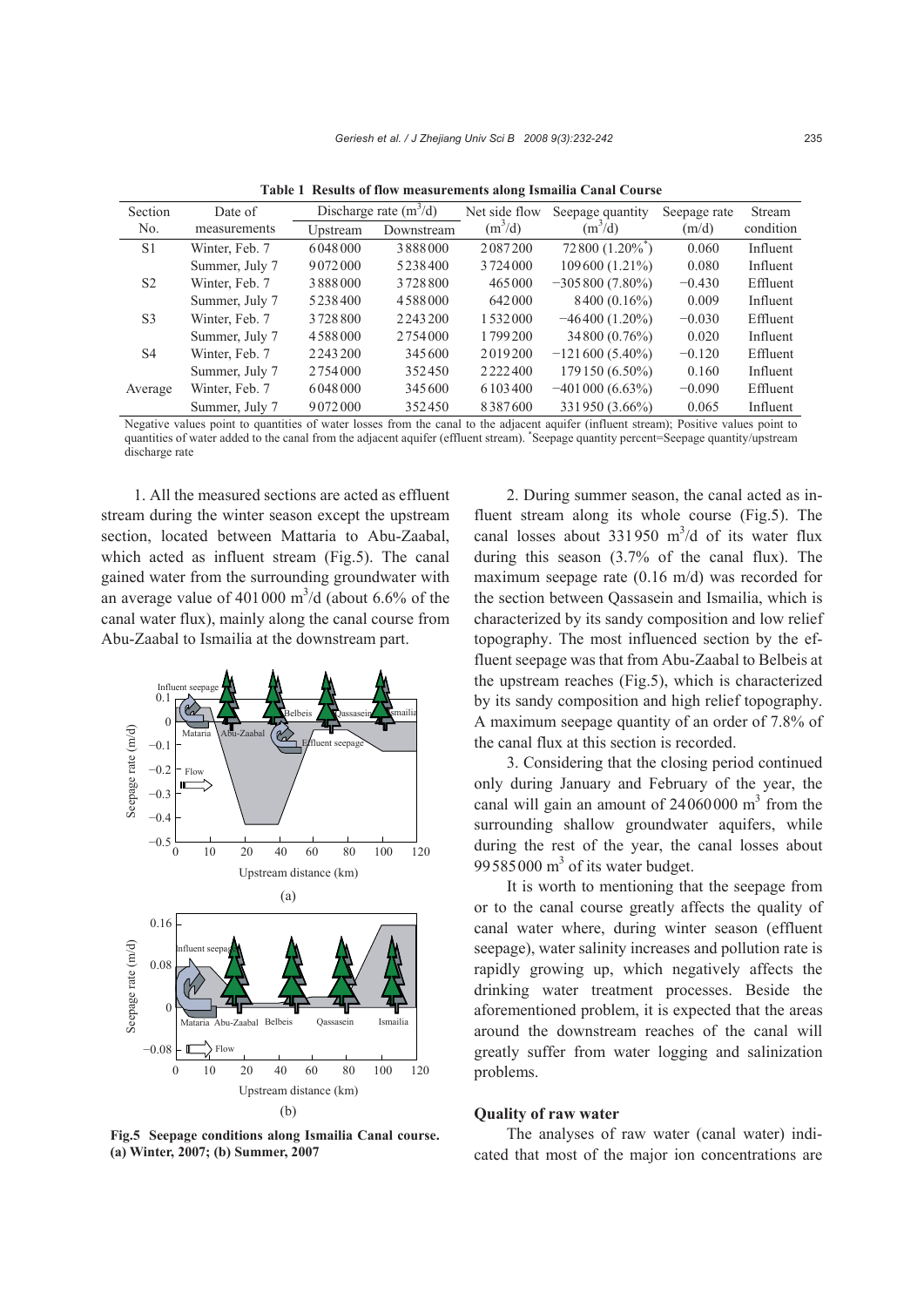below the maximum contaminant level (MCL) recommended by the Egyptian Higher Committee of Water (EHCW, 1995) and by the American Environmental Protection Agency (EPA, 2003). The most dominant major ion constituent order is Ca>Na>Mg and  $HCO<sub>3</sub>>Cl>SO<sub>4</sub>$ , along the upstream sector of the canal, and Na $\geq$ Ca $\geq$ Mg and HCO<sub>3</sub> $\geq$ SO<sub>4</sub> $\geq$ Cl, along the downstream sector. The general TDS trend shows a remarkable increase in concentration from upstream to downstream, with values ranging between 227~288 mg/L in summer and 284~415 mg/L in winter, respectively (Fig.6). This change in the canal water composition may reflect the interaction between the canal water and the shallow groundwater in the study areas, especially, during the winter season.



**dicators in Ismailia Canal water during the low stage winter and the high stage summer seasons** 

The microbiological analyses, carried out for the water intakes of the examined water treatment plants during the two seasons (Table 2) showed high total coliform bacterial counts in the sampled water, with values as high as 390 MPN (most probable number)/ml. There is a remarkable difference between the examined locations of the water treatment units. Samples collected from the intake of unit M1 along the upstream reaches (influent seepage) have the lowest bacterial count (105 MPN/ml). Generally, microbiological content increases along the effluent sections of the canal course.

Nitrates and phosphates are significantly increased during winter season, with mean concentrations of 3.4 mg/L. TOC showed abrupt increases during February 2007, due to the low stage level of the canal during this season (effluent conditions). TOC varied between 2.4 and 5.3 mg/L with an average value of 3.23 mg/L (Table 2). The higher values are recorded in the downstream reaches of the canal. TOC can impart an objectionable taste to water following slight chlorination due to the formations of THMs by-products.

The heavy metals analyses (Pb, Cd, As, Hg, Mn, Co, Ni, Cr, Zn and Fe) (Table 2) showed that all of the examined raw water samples have concentrations below MCL recommended by the EPA (2003) and by EHCW (1995), but their concentrations are obviously increased in tap water and some of them violate the MCL as will be discussed hereafter.

## **Quality of treated water**

1. Nutrients

The measured nitrate concentration ranged from 1.8~5.1 mg/L. High nitrate contents were detected in both raw and treated waters at the downstream reaches in winter season. Phosphate also exists with high levels along this section. It ranges between 0.12 and 0.73 mg/L. This distribution of nutrient is highly conformable with the results obtained by flow measurements. The most effluent seepage parts of the canal have the higher nutrients contents. Another related problem arises from the presence of these contaminants, where it helps the microorganisms to be flourishing in the distribution system and appeared as a biofilm in all parts of the distribution system (pipes, reservoir walls and back of the tab filters).

2. Microbiology

Almost all the treated waters are free from coliform bacteria. However, along the distribution system, the analyses indicated that most of the examined drinking water samples are rich in total bacterial count (Table 2). Bacterial content increases in the distributary's network system, most probably due to the reverse leakages from the contaminated shallow groundwater during the cutoff periods of water pumping. Also, the existence of biofilms rich in nutrients is the best environments for growth of bacteria. Biofilms are a collection of microorganisms surrounded by the slim which formed by the growth of these microorganisms and attached to either an inert or living surface. Biofilms can also cause corroding water pipes, clogging water filters, causing rejection of medical implants, and harboring bacteria that contaminate drinking water (EPA, 2003).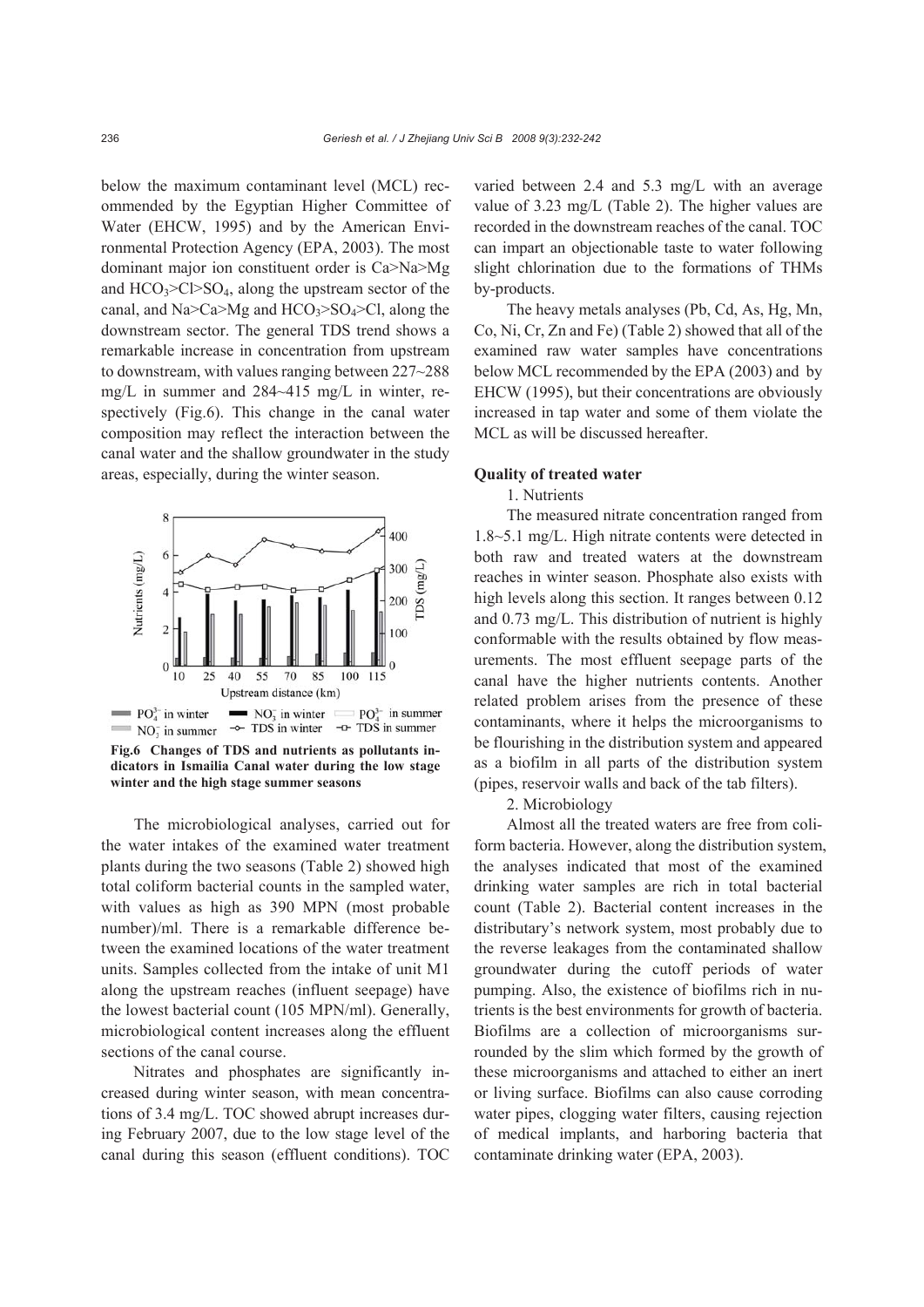A maximum bacterial count of 23 MPN/ml was recorded for the most distal parts of the distribution system at treatment plants M6 along the downstream reaches. It is evident from the field observations that the water discharge rates in this net are not regularly stable. There are many intermittent cut-off periods due to electricity blackouts. These cutoffs lead to hydraulic changes and facilitate the growth of bacteria. Also, there are some leakage problems in the network distribution system. Meanwhile regular clean up of these nets is not performed.

3. Heavy metals

Although the heavy metals in raw water supplies

in most of the examined WTPs are of low concentration levels, most of these metals  $(^{111}Cd, ^{207}Pb, ^{66}Zn,$  ${}^{60}\text{Ni}$ ,  ${}^{52}\text{Cr}$ ,  ${}^{59}\text{Co}$ ,  ${}^{56}\text{Fe}$  and  ${}^{55}\text{Mn}$ ) are enriched during the treatment process (Table 2 and Fig.7). This could be attributed to the adsorption of these metals by the organic matter retained in these filters during low discharge rates. The increase uptake of the dissolved oxygen by bacteria, oxygen depletion causes basic changes in the redox environment in the filters materials that are rich in organic maters. Under such conditions, some of the former precipitated Fe-oxihydroxides may be dissolved and release their adsorbed heavy metal load into the water (Geriesh *et al*., 2004).

|  | Table 2 Results of chemical and microbiological analyses related to the EPA and EHCW standards |  |  |  |
|--|------------------------------------------------------------------------------------------------|--|--|--|
|  |                                                                                                |  |  |  |

| Parameters                               |        | EPA              | <b>EHCW</b><br>standard No. | Raw water                |                           |               | Finished water           |                           |               | Distribution system |                    |               |
|------------------------------------------|--------|------------------|-----------------------------|--------------------------|---------------------------|---------------|--------------------------|---------------------------|---------------|---------------------|--------------------|---------------|
|                                          |        | standard         |                             |                          | Range<br>$(Min \sim max)$ | Mean<br>value | No.                      | Range<br>$(Min \sim max)$ | Mean<br>value | No.                 | Range<br>(Min-max) | Mean<br>value |
| Physical and major constituents          |        |                  |                             |                          |                           |               |                          |                           |               |                     |                    |               |
| PH                                       |        | $6.5 - 8.5$      | $6.5 - 9.2$                 | 16                       | $7.7 - 8.2$               | 7.9           | $\qquad \qquad -$        |                           |               | 16                  | $7.2 - 7.9$        | 7.6           |
| TDS (mg/L)                               |        | 500              | 1200                        | 16                       | 227~409                   | 322           |                          |                           |               | 16                  | 232~412            | 325           |
| Sulfate (mg/L)                           |        | 200              | 400                         | 16                       | $22 - 68$                 | 38.12         | $\qquad \qquad -$        |                           |               | 16                  | $24 - 67$          | 37.8          |
| Chloride $(mg/L)$                        |        | 200              | 500                         | 16                       | $14 - 80$                 | 29.87         | $\qquad \qquad -$        |                           |               | 16                  | $16 - 84$          | 30.32         |
| N-nitrate $(mg/L)$                       |        | 10               | 10                          | 16                       | $1.8 - 5.1$               | 3.34          | $\qquad \qquad -$        |                           |               | 16                  | $1.5 - 4.8$        | 3.12          |
| Phosphate (mg/L)                         |        | $\mathbf{1}$     | No index                    | 16                       | $0.12 - 0.67$             | 0.39          | $\qquad \qquad -$        |                           |               | 16                  | $0.11 - 0.56$      | 0.37          |
| Calcium (mg/L)                           |        | 75               | 200                         | 16                       | $19 - 36$                 | 27.18         | $\overline{\phantom{0}}$ |                           |               | 16                  | $17 - 35$          | 26.89         |
| Magnesium (mg/L)                         |        | 30               | 150                         | 16                       | $8 - 28$                  | 13.75         | $\qquad \qquad -$        |                           |               | 16                  | $9 - 31$           | 14.07         |
| Sodium (mg/L)                            |        | No index         | 200                         | 16                       | $20 - 62$                 | 32.93         | $\overline{\phantom{0}}$ |                           |               | 16                  | $23 - 68$          | 34.14         |
| Trace and toxic constituents             |        |                  |                             |                          |                           |               |                          |                           |               |                     |                    |               |
| As $(\mu g/L)$                           | Winter | $\boldsymbol{0}$ | 10                          | 16                       | $0.98 - 1.65$             | 1.2           | 16                       | $0.98 - 1.72$             | 1.18          |                     |                    |               |
|                                          | Summer |                  |                             |                          | $0 \le 1$                 | <1            |                          | $0 - 1$                   | $<$ 1         |                     |                    |               |
| Pb $(\mu g/L)$                           | Winter | $\boldsymbol{0}$ | 10                          | 16                       | $0.65 - 3.76$             | 1.4           | 16                       | $1.06 - 6.23$             | 1.98          |                     |                    |               |
|                                          | Summer |                  |                             |                          | $1.37 - 5.88$             | 3.1           |                          | $1.44 \sim 13.8$          | 4.0           |                     |                    |               |
| Fe $(\mu g/L)$                           | Winter | 300              | 300                         | 16                       | $8.14 - 112$              | 34.50         | 16                       | $6.04 - 145$              | 45.62         |                     |                    |               |
|                                          | Summer |                  |                             |                          | $32 - 263$                | 123           |                          | 29~410                    | 163           |                     |                    |               |
| $Cd$ ( $\mu g/L$ )                       | Winter | 5                | 10                          | 16                       | $0.09 - 0.56$             | 0.31          | 16                       | $0.18 - 2.52$             | 0.74          |                     |                    |               |
|                                          | Summer |                  |                             |                          | $0.065 - 0.13$            | 0.12          |                          | $0.057 - 0.27$            | 0.13          |                     |                    |               |
| $Mg(\mu g/L)$ Winter                     |        | 50               | 100                         | 16                       | $0.56 - 2.08$             | 1.19          | 16                       | $0.86 - 2.38$             | 1.34          |                     |                    |               |
|                                          | Summer |                  |                             |                          | $5.76 - 26.5$             | 11.8          |                          | $1.6 - 35.8$              | 12.9          |                     |                    |               |
| $\text{Zn}$ (µg/L)                       | Winter | 50               | 50                          | 16                       | $9.8 - 97.4$              | 33.96         | 16                       | $12.8 - 112.6$            | 51.78         |                     |                    |               |
|                                          | Summer |                  |                             |                          | $1.95 - 12$               | 12            |                          | $1.68 - 32.2$             | 11.8          |                     |                    |               |
| $Cl$ ( $\mu$ g/L)                        | Winter | $10\,$           | No index                    | 16                       | $0.19 - 0.34$             | 0.25          | 16                       | $0.31 - 0.48$             | 0.48          |                     |                    |               |
|                                          | Summer |                  |                             |                          | $0.43 - 2.03$             | 1.05          |                          | $0.5 \sim 1.46$           | 1.16          |                     |                    |               |
| $C(\mu g/L)$                             | Winter | 10               | No index                    | 16                       | $0.03 - 0.12$             | 0.061         | 16                       | $0.05 - 0.17$             | 0.09          |                     |                    |               |
|                                          | Summer |                  |                             |                          | >0.025                    |               |                          | >0.025                    |               |                     |                    |               |
| Al $(\mu g/L)$                           | Winter | 50               | No index                    | 16                       | $36 - 135$                | 76.9          | 16                       | $85.4 \sim 176$           | 110.8         |                     |                    |               |
|                                          | Summer |                  |                             |                          | $4.9 - 58.2$              | 15.1          |                          | $3.9 - 51.9$              | 13.1          |                     |                    |               |
| Microbiological and organic constituents |        |                  |                             |                          |                           |               |                          |                           |               |                     |                    |               |
| SPM (mg/L)                               |        |                  |                             | 16                       | $8 - 23$                  | 16.4          | 16                       | $5.2 - 12.8$              | 7.9           | $\qquad \qquad -$   |                    |               |
| Coliform (MPN/ml)                        |        | 0.0              | 10                          | 16                       | $105 - 345$               | 243           | 16                       | $\boldsymbol{0}$          | $\mathbf{0}$  | 16                  | $0 - 23$           | 8             |
| TOC (mg/L)                               |        |                  | No index No index           | 16                       | $2.4 - 5.3$               | 4.07          | 16                       | $1.3 - 4.6$               | 2.89          | $\qquad \qquad -$   |                    |               |
| Total THM (µg/L)                         |        | 80               | 100                         | $\overline{\phantom{0}}$ |                           |               | $*16$                    | $52 - 112$                | 84.81         | 16                  | $35 - 101$         | 73.68         |

\* Pre-chlorination process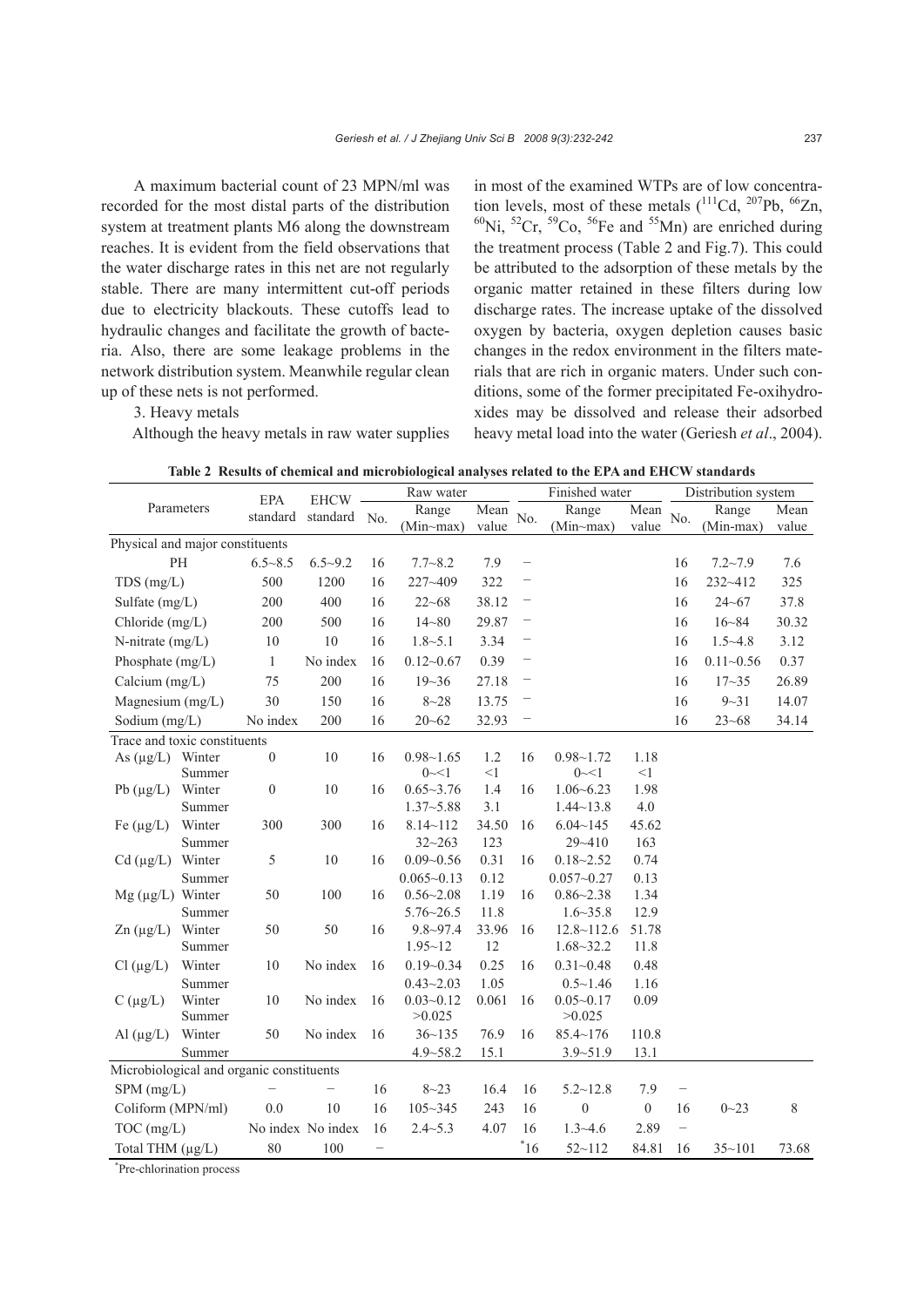

**Fig.7 Enrichment of heavy metals during treatment works in the examined WTPs in winter (a) and summer (b) seasons**

On the other hand, the chelating property of the organic humus in absorbing the dissolving ions is probably the most important role of humus and suspended particulate matters (SPM) with respect to living systems. By chelating the ions, they facilitate the uptake of these ions by several mechanisms, one of which is preventing their precipitation; another seems to be the direct and positive influence on their bioavailability (Habtamu, 2007).

However, some samples showed no significant changes during filtration processes. Among these is the plant M5, which is newly constructed with a large filtering area. It uses also good ventilation technique that has high capability to oxidize the organic matters and precipitate the heavy metal contents. However,

none of the examined treatments plant has 100% filtering capacity to remove all the existing heavy metals.

It also could be noticed that heavy metals concentrations are higher in winter than in summer due to the effluent conditions of the canal during this season. Iron, manganese and lead show higher concentration in summer than in winter, which may be attributed to the digging activities to enlarge the canal course along the upstream area during sampling period, where the upstream area is characterized by iron rich soil and basaltic sheets.

# **Disinfectants by-products**

1. Trihalomethanes (THMs)

Fortunately, chlorine disinfectants have com-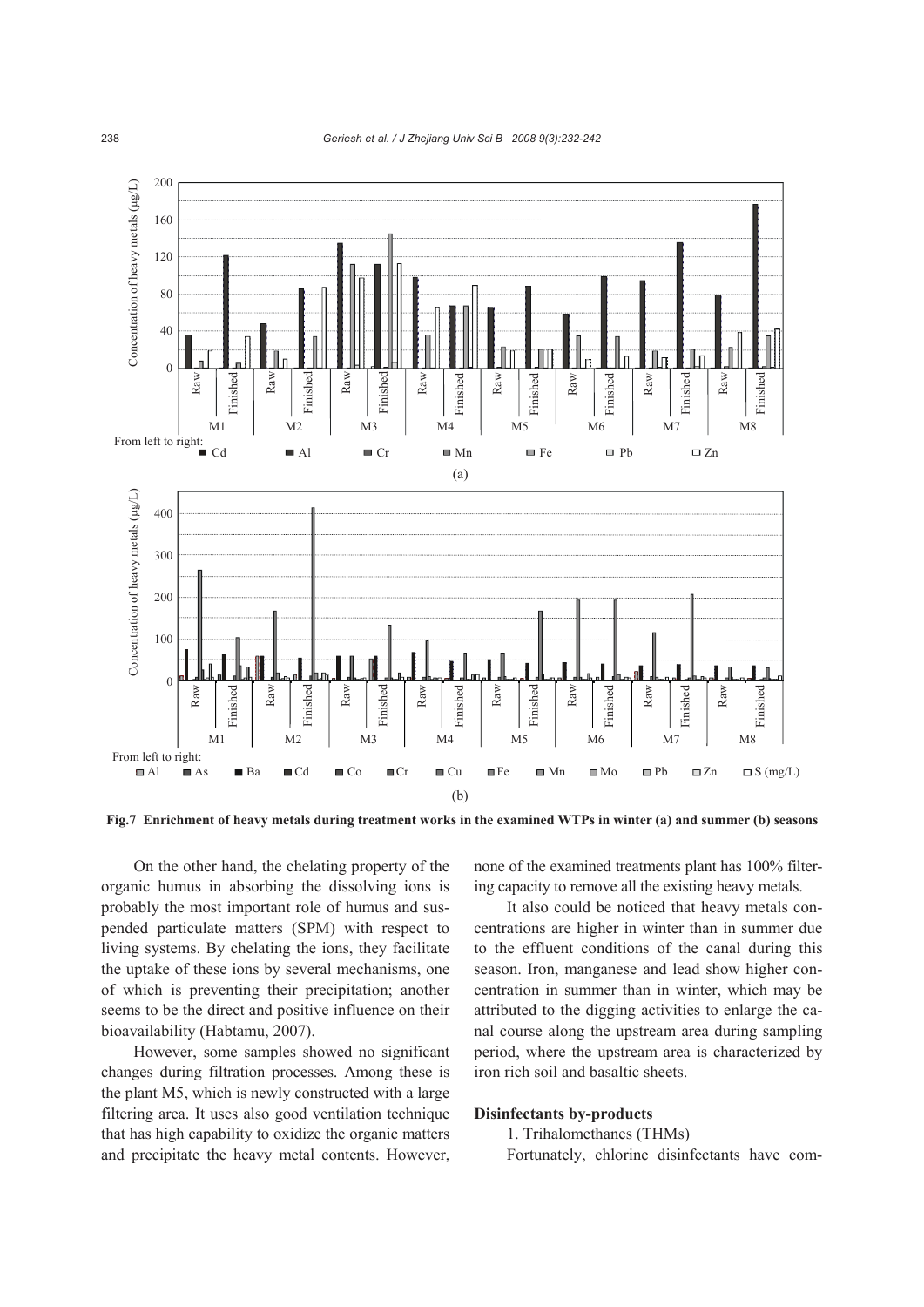pletely eliminated from our life the risks of waterborne diseases such as typhoid fever, cholera, malaria and dysentery. However, the health benefit of chlorination has introduced some possible risks from the by-products of the disinfection process. If there is too much chlorine present, it can react with the organic matters to produce THM or damage the watering system by causing corrosion of distribution piping. On the other hand, if there is no enough chlorine available, bacteria in water will not be destroyed.

The most commonly found chlorine disinfection by-products species of THM are chloroform  $(CHCl<sub>2</sub>)$ , bromo-dichloromethane (CHBrCl<sub>2</sub>), dibromo-chloromethane (CHBr<sub>2</sub>Cl) and bromoform (CHBr<sub>3</sub>), of which chloroform is the major component (Rook, 1974).

The concentration of the THMs in the examined water samples for both the pre-chlorination process (coagulation basins) and the finished water (treated water) in the distribution system of the eight examined water treatment plants are summarized in Table 3. From this table, it is noticed that the concentrations of THMs are remarkably increased during winter season in all of the examined treatment units, which may be attributed to the flourishing of microbiological life during this low stage of the canal water and increasing of the effluent income to its course. The THMs

exceed the optimal EPA level (*MCL*=80 µg/ml) in the treated water during this season in five treatment plants (M2, M3, M4, M6 and M7). A detected maximum value of 112 µg/ml is recorded in the pre-chlorination process of unit M2 during winter season (Fig.8).

The obtained results also indicated that the concentration of THMs during the treatment process is higher than those recorded in the distribution system



**Fig.8 Changes of THM in the treated water in accordance with the changes of TOC of the raw water supply during the low stage winter and the high stage summer seasons**

| Water treat-   | Date           |            | WTP (pre-chlorination) |              | Finished water (filtered) |                        |            |              |  |
|----------------|----------------|------------|------------------------|--------------|---------------------------|------------------------|------------|--------------|--|
| ment plant     | (Season)       | <b>TOC</b> | $Cl2$ dose             | <b>TTHMs</b> | TOC                       | Filter efficiency (TOC | $Cl2$ dose | <b>TTHMs</b> |  |
| ID             |                | (mg/L)     | (mg/L)                 | $(\mu g/ml)$ | (mg/L)                    | reduction percent)     | (mg/L)     | $(\mu g/ml)$ |  |
| M1             | Winter, Feb. 7 | 4.2        | 3.5                    | 85           | 2.4                       | 43                     | 2.5        | 64           |  |
|                | Summer, July 7 | 2.4        | 3.5                    | 52           | 1.3                       | 46                     | 2.5        | 48           |  |
| M <sub>2</sub> | Winter, Feb. 7 | 5.1        | 3.0                    | 112          | 4.1                       | 20                     | 3.0        | 101          |  |
|                | Summer, July 7 | 3.1        | 3.0                    | 91           | 2.8                       | 10                     | 3.0        | 82           |  |
| M <sub>3</sub> | Winter, Feb. 7 | 4.7        | 3.5                    | 97           | 4.5                       | 5                      | 3.0        | 88           |  |
|                | Summer, July 7 | 2.9        | 3.5                    | 78           | 2.4                       | 18                     | 2.7        | 64           |  |
| M4             | Winter, Feb. 7 | 4.8        | 3.5                    | 92           | 3.0                       | 38                     | 2.6        | 84           |  |
|                | Summer, July 7 | 3.6        | 3.5                    | 84           | 2.0                       | 45                     | 3.0        | 76           |  |
| M <sub>5</sub> | Winter, Feb. 7 | 4.1        | 2.5                    | 78           | 2.1                       | 50                     | 2.5        | 65           |  |
|                | Summer, July 7 | 3.8        | 2.5                    | 58           | 1.7                       | 56                     | 2.4        | 35           |  |
| M <sub>6</sub> | Winter, Feb. 7 | 5.3        | 4.0                    | 102          | 4.6                       | 14                     | 3.0        | 98           |  |
|                | Summer, July 7 | 3.7        | 3.5                    | 97           | 2.7                       | 27                     | 2.5        | 86           |  |
| M <sub>7</sub> | Winter, Feb. 7 | 4.5        | 5.0                    | 92           | 4.2                       | 7                      | 3.2        | 86           |  |
|                | Summer, July 7 | 3.9        | 3.5                    | 85           | 3.2                       | 18                     | 2.5        | 72           |  |
| M8             | Winter, Feb. 7 | 4.9        | 3.5                    | 88           | 3.0                       | 39                     | 2.7        | 72           |  |
|                | Summer, July 7 | 4.2        | 3.0                    | 66           | 2.3                       | 46                     | 2.3        | 58           |  |

**Table 3 Total Trihalomethanes (TTHMs) contents in the examined samples combined with TOC and Cl2 dose**

Figures marked in bold exceed EPA (2003) MCLs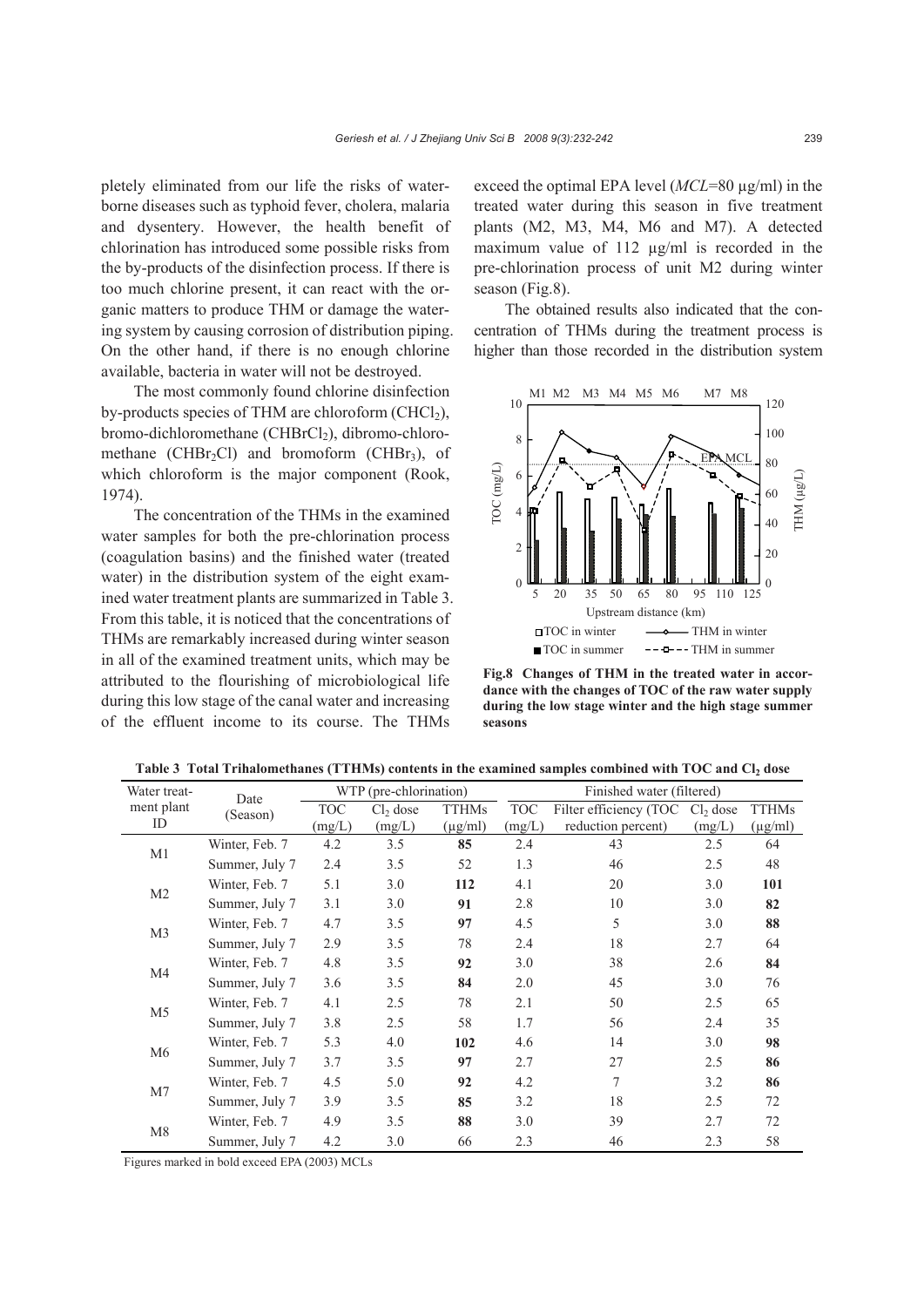(varied between 4% and 25%). This could be attributed to the high organic matter contents in the prechlorinated water. The relationship between THMs and TOC is significantly positive as shown in Fig.8.

It is inferred that the problem of THM formation is mainly related to the pre-chlorination processes in the treatment units and the excess TOC concentrations in the raw water supply system. Therefore, eliminating this process from the examined units is of significant importance to prevent THM formation.

#### 2. Health risks impact

Presence of THMs in drinking water, especially chloroform, is of carcinogenic effect (IARC, 1991). Several studies (Brown, 1974; Wolf *et al*., 1977; EPA, 2003) suggested that chlorination by-products may be linked to heart, lung, kidney, liver, reproductive problems including miscarriage rate, and central nervous system damage.

When taken in total, the cancer evidence is probably the strongest among the possible reasons total trihalomethanes (TTHM) health risks. For these reasons TTHM in public water supplies are limited by EPA (2003) to 0.08 mg/L.

Lead can lead to infants and children delays in physical or mental development. Children could show slight deficits in attention span and learning abilities. Adults can suffer kidney problems and high blood pressure; therefore, EPA reduces MCL of Pb into zero level.

Cadmium exceeding MCL can lead to kidney damage. Arsenic can lead to skin damage or problems with circulatory systems, and may have increased risk of getting cancer. Safe drinking water should be free of arsenic.

## **Problem solving facilities**

1. Short term action

(1) Filtering

Filtration using fine sorts of tap filters could greatly reduce the SPM from the tap water that normally contains the highest load of adsorbed organic and heavy metals. Although this step is very important, it could not eliminate the dissolved toxic substances and disinfectants by-products such as THMs. It should also be noted that the filters will be clogged in a short time span and could be a good environment for growing new generations of bacteria and microorganisms unless regular cleaning and washing is applied.

(2) Boiling and aerating

Boiling the water could eliminate the microbes and THMs, especially the most volatile chloroform species. Water should be boiled for few minutes and then leaved to be cooled and aerated in a room temperature. This method alone could not eliminate the SPM and consequently the high loads of the non-dissolved organic matters and the adsorbed heavy metals, but it may concentrate these metals and complicate the treatment process.

In a convenient way, it is recommended as a better than none, to apply filtering and boiling with aeration as a complete method to reduce the violations of SPM and the halogenated by-products.

2. Long term action

The reduction of TOC and SPM should be one of the central goals of any treatment plan to avoid the disinfectant by-products and eliminate the toxic heavy metals from the treated water as well. The only way to achieve this goal is to use a pre-filtering step in the purification process without adding any type of chemicals (natural attenuation). A proposed multibarrier filtration system (Figs.9 and 10) is presented by this study to produce a safe drinking water supply. The system consists of four purification steps. The first step consists of three rectangular shaped pre-filtering gravelly sand basins, each of 50  $m \times 100$ m in dimension and 1.2 m in depth, completely isolated from ground bottom and connected to each other through tile drains of 0.5 m diameter. The drained water goes to the second filtering step (slow sand filtration basins). These basins contain fine to medium grained sands with bottomless base and 1.2 m filter thick. The slow filtering system consists of four parallel rectangular basins, 25 m×60 m each, as shown in Fig.10. Each of the considered basins has a water inlet weir to aerate the entered water. The water from the slow sand filtering basins can be collected through tiles drains (1 m thick) to a main collector and finally to the pump stations at which disinfectants can be added with a small dose to the public use directly. The recommended disinfectant agent should be chloride dioxide or chloramines to reduce the production of by-products. By this design, organic substances and SPM will be reduced and degraded in the top active microbial layer of the infiltration medium and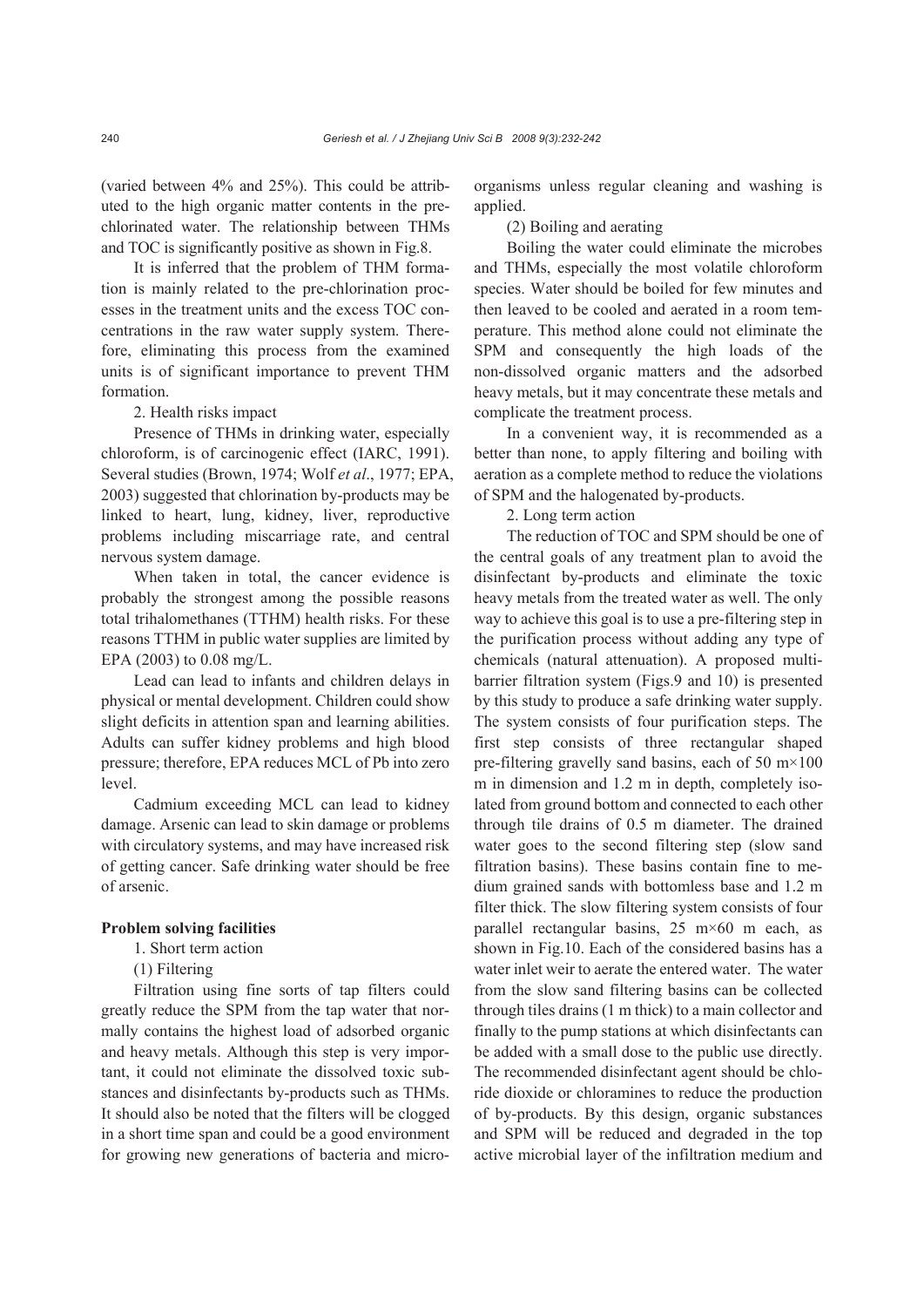the subsequent underground passage. The combination of sedimentation, gravel pre-filtration, slow sand filtration and underground passage showed good elimination of parasite and complete elimination of coliform bacterial comparable to other highly expensive treatment processes (e.g., membrane filtration), under real operating conditions.



**Fig.9 Proposed artificial recharge design**



**Fig.10 Cross section of the proposed artificial recharge design** 

The production rate will depend mainly on the selected gravel and sand sizes and the dimensions of the filtration basins. Taking into consideration the retention time, that should be quite enough to make the high efficiencies of the system (at least 30 d). This could be simulated and modeled in a laboratory scale before application (Skark *et al*., 2006).

The proposed design has been tested and applied in Germany for a hundred year. A good example is the treatment plant of Shwerte, Dortmund, northwest of Germany. Many studies (Hütter and Remmler, 2006; Hütter *et al*., 2006; Preuß and Nehrkom, 1996; Preuß and Schulte-Ebbert, 2000) proved the capability of this purification system to reduce most of the pathogenic microorganisms, completely removal of coliform bacteria, elimination of heavy metals and complete reduction of DOC and SPM. Moreover, it reduces the use of disinfectants chemicals and lowers the treatment costs.

However, the application of this purification system under a different climatic condition, such as that is prevailing in Egypt, should be tested and revised before application. So we strongly recommend starting putting the foundation of a field test site to ensure the applicability of the proposed design under the arid climatic conditions and then going to the production steps.

# CONCLUSIONS AND RECOMMENDATIONS

The present treatment system for drinking water supply along Ismailia Canal Province does not meet the stringent safe drinking water regulations and could threat the consumers' health. It has low filtering efficiency (<60%), high pollutants violations, e.g., THMs, heavy metals enriched and microbes in the accompanied distribution system.

The instability of the canal flux during the year greatly contributes to the treatment regulations of the tested plants as it adds additional contaminants load from the surrounding agricultural environments during the low stage winter closing period of the High Dam gates. Therefore, steady flow on the canal water is recommended or protected zones along the effluent sections of the canal should be established.

Waste disposals from the seepage from the villages and septic tanks, distributed very close to the canal course and the agricultural effluent, are the major sources of contamination. In addition, the wide industrial zone along the upstream course of the canal enriches the canal water with high concentrations of heavy metals (especially Fe, Pb, Zn, As and Cd), where it exists on the worst effluent section of the canal course.

The reduction of TOC and SPM should be one of the central goals of any treatment plan to avoid the disinfectants by-products and eliminate the heavy metals from the treated water as well. The only way to achieve this goal is to use a pre-filtering step in the purification process without adding any type of chemicals (natural attenuation). A proposed multibarrier filtration system is presented by this study to produce a safe drinking water supply. Howerver, it